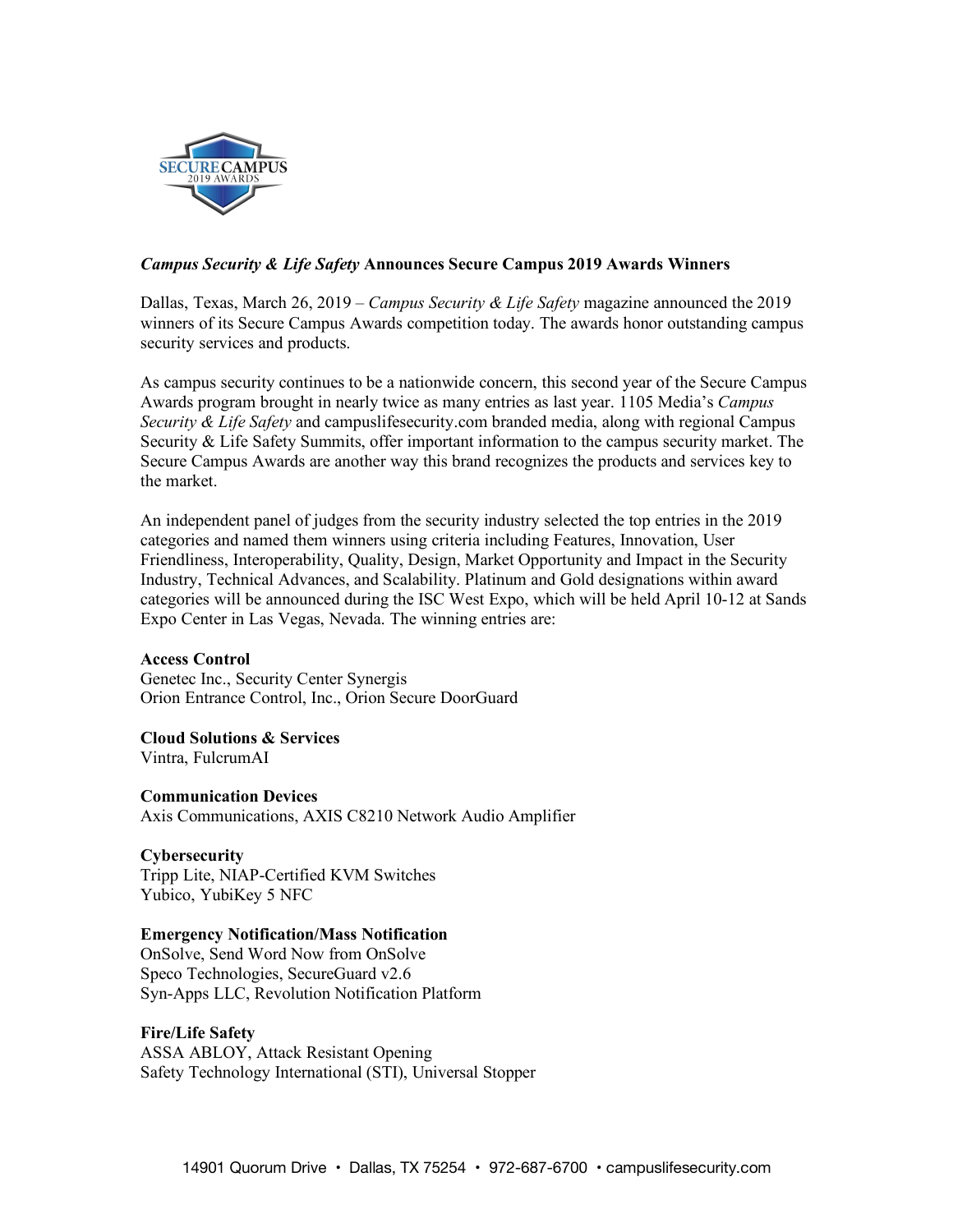#### **Intrusion Systems/Panic Alarms**

A.S.R.S. Active Shooter Response System, A.S.R.S. Active Shooter Response System Rave Mobile Safety, Rave Panic Button

#### **Key Management**

CyberLock Inc., FlashBox CyberLock Inc. ValidiKey 2 Plus

### **Lockdown and Physical Security**

A.S.R.S. Active Shooter Response System, A.S.R.S. Active Shooter Response System ASSA ABLOY, Attack Resistant Opening Security Door Controls, SDC Classroom Lockdown Solution

### **Parking Management**

Genetec Inc., AutoVu Free Flow

### **Power Management**

Altronix, NetWaySP4LWPX Tripp Lite, Charging Station Carts

# **Security & Personal Safety Devices**

IPVideo Corporation, HALO IOT Smart Sensor ZKTeco USA, Portable Walkthrough Metal Detector

### **Security & Personal Safety Smartphone Applications**

AppArmor, AppArmor WorkAlone - Custom Branded Working Alone App CriticalArc, SafeZone Rave Mobile Safety, Rave Guardian Regroup Mass Notification, Regroup Mass Notification

# **Video Surveillance Hardware**

Tripp Lite, Security Display Mounts Tripp Lite, Security DVR Lockbox Enclosure

#### **Video Surveillance Software**

BriefCam, BriefCam v5.4 LenelS2, S2 Magic Monitor Vintra, FulcrumAI

#### **Visitor Management**

Genetec Inc., Security Center Synergis SilverShield Safety & Information Systems, SilverShield Safety & Information Systems

"*Campus Security & Life Safety's* Secure Campus Awards program was incredibly successful for the second year in a row. The number of entrants and the innovative solutions we saw this year was outstanding — mirroring the dedication our industry has to campus security," said Sydny Shepard, executive editor of *Campus Security & Life Safety* magazine and its website, campuslifesecurity.com. "I am thrilled we are able to highlight the best products working to keep our campuses safe."

In addition to being honored at ISC West, the winners will be featured on campuslifesecurity.com